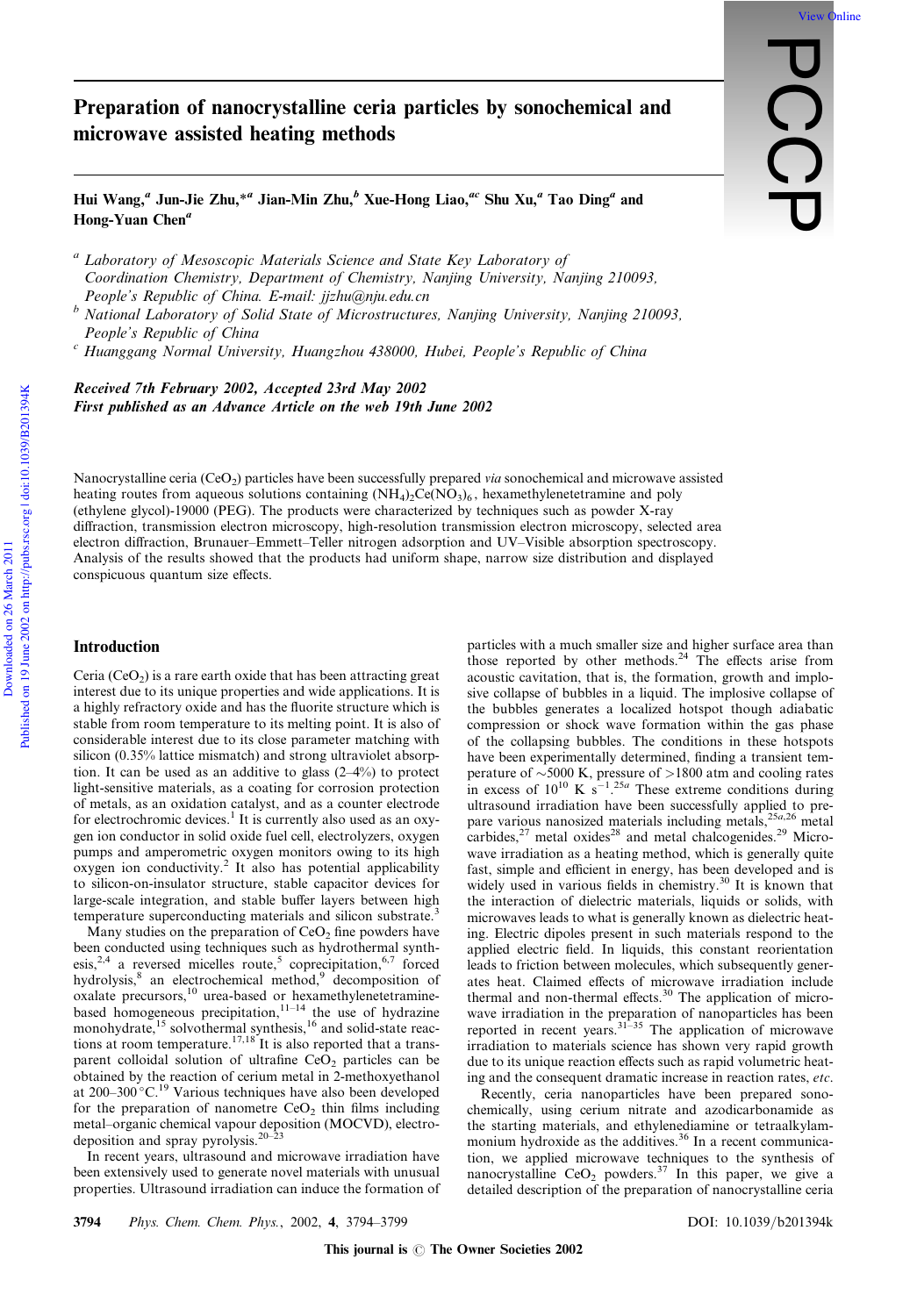particles based on the ultrasound-induced and microwaveinduced hydrolysis of  $(NH_4)_2Ce(NO_3)_6$ in the presence of hexamethylenetetramine, using PEG as the dispersion stabilizer. The as-prepared ceria nanoparticles have uniform spherical morphology, narrow size distribution, and display conspicuous quantum size effects. It is found to be a convenient, mild, energy efficient route to produce the  $CeO<sub>2</sub>$  nanoparticles in only one step.

### Experimental

All the reagents were of analytical purity.  $(NH_4)_2Ce(NO_3)_6$ , poly (ethylene glycol)-19000 (PEG) and hexamethylenetetramine were all purchased from Shanghai Chemistry Reagent Factory (China). Ultrasound irradiation was accomplished with a high-intensity ultrasound probe (Xinzhi Co., China; JY92-2D; 0.6 cm diameter; Ti-horn, 20 kHz, 60 W cm<sup>-2</sup>) immersed directly in the reaction solution. Microwave-assisted reactions were conducted by using a microwave oven with 650 W power (Sanle general electric corp. Nanjing, China). A refluxing system was connected to the microwave oven.

In a typical procedure for the ultrasound-induced preparation, appropriate amounts of  $(NH_4)_2Ce(NO_3)_6$ , hexamethylenetetramine and poly(ethylene glycol)-19000 (PEG) were introduced into 100 mL distilled water to give final concentrations of 0.02 mol  $L^{-1}$  (NH<sub>4</sub>)<sub>2</sub>Ce(NO<sub>3</sub>)<sub>6</sub>, 0.1 mol  $L^{-1}$  hexamethylenetetramine and 0.5 wt.% PEG. Then the mixture was exposed to high-intensity ultrasound irradiation under ambient air for 30 min. The sonication was conducted without cooling so that a temperature of 343 K was reached at the end of the reaction.

To prepare ceria nanoparticles via the microwave-induced route, appropriate amount of  $(NH_4)_2Ce(NO_3)_6$ , hexamethylenetetramine and poly(ethylene glycol)-19000 (PEG) were introduced into 100 mL distilled water to give final concentrations of 0.02 mol  $L^{-1}$  (NH<sub>4</sub>)<sub>2</sub>Ce(NO<sub>3</sub>)<sub>6</sub>, 0.1 mol  $L^{-1}$  hexamethylenetetramine and 0.5 wt.% PEG. Then the mixture was placed in the microwave reflux system and refluxed under ambient air for 10 min. The microwave oven followed a working cycle of 9 s on and 21 s off (30% power).

The post-reaction treatment procedure is the same for both methods. After cooling to room temperature, the precipitates were centrifuged, washed with distilled water and acetone repeatedly, and dried in air. The final products were collected for characterization. The products were characterized by powder X-ray diffraction (XRD), transmission electron microscopy (TEM), selected area electron diffraction (SAED), high-resolution transmission electron microscopy (HRTEM), Brunauer– Emmett–Teller (BET) surface area measurements and UV– Visible absorption spectroscopy.

The XRD analysis was performed with a Shimadzu XD-3A X-ray diffractometer at a scanning rate of  $4^{\circ}$  min<sup>-1</sup> in the  $2\theta$ range from  $20^{\circ}$  to  $60^{\circ}$ , with graphite monochromatized Cu-K $\alpha$  radiation ( $\lambda = 0.15418$  nm). TEM and SAED images were obtained with a JEOL JEM-200CX transmission electron microscope, using an accelerating voltage of 200 kV. The samples used for TEM observation were prepared by dispersing some products in ethanol followed by ultrasonic vibration for 30 min, then placing a drop of the dispersion onto a copper grid coated with a layer of amorphous carbon. The HRTEM images were obtained with a JEOL-4000EX high-resolution transmission electron microscope with a 400 kV accelerating voltage. The surface area (BET) measurements were carried out using a Micromeritics-Gemini surface area analyzer, employing nitrogen gas adsorption. A Ruili 1200 photospectrometer (Peking Analytical Instrument Co.) was used to record the UV–Visible absorption spectra of the as-prepared particles.



Fig. 1 Powder XRD patterns of  $CeO<sub>2</sub>$  nanoparticles (a) prepared by microwave irradiation; (b) prepared by ultrasonic irradiation.

## Results and discussions

The powder XRD patterns of as-prepared Ceria nanoparticles are shown in Fig. 1. The sonochemical and microwave method yield the same solid phase for  $CeO<sub>2</sub>$ . The diffraction peaks correspond to the (111), (200), (220) and (311) planes, which can be indexed to the pure cubic fluorite structure for  $CeO<sub>2</sub>$ . No peak of any other phase is detected. The intensities and positions of the peaks are in perfect agreement with the literature values.<sup>38</sup> The broadening of the peaks indicates that the crystallite sizes are small. The average particle sizes of the products prepared by sonochemical and microwave-assisted method are calculated to be *ca*. 2.8 and *ca*. 2.6 nm respectively, according to the Debye–Scherrer equation.

Fig. 2 shows the XRD patterns of the sonochemical product sintered at 300 °C, 500 °C and 700 °C for 2 h respectively. When the particles were sintered, no phases other than the cubic phase for  $CeO<sub>2</sub>$  were detected in the XRD patterns, but the XRD peaks became gradually sharper with increasing sintering temperature, indicating the increase in crystal size due to the sintering process that the particles undergo. The average sizes of the CeO<sub>2</sub> nanoparticles sintered at  $300^{\circ}$ C,  $500^{\circ}$ C and  $700^{\circ}$ C are estimated to be *ca*. 5 nm, *ca*. 10 nm and ca. 20 nm respectively according to the Debye–Scherrer equation.

The size and morphology of the products are analyzed by the TEM images (Fig. 3). Fig. 3(a) reveals that the product prepared by the microwave method consists of well-dispersed



Fig. 2 Powder XRD patterns of  $CeO<sub>2</sub>$  nanoparticles prepared sonochemically sintered at different temperatures: (a) as-prepared; (b) sintered at 300 °C for 2 h; (c) sintered at 500 °C for 2 h; (d) sintered at  $700\degree$ C for 2 h.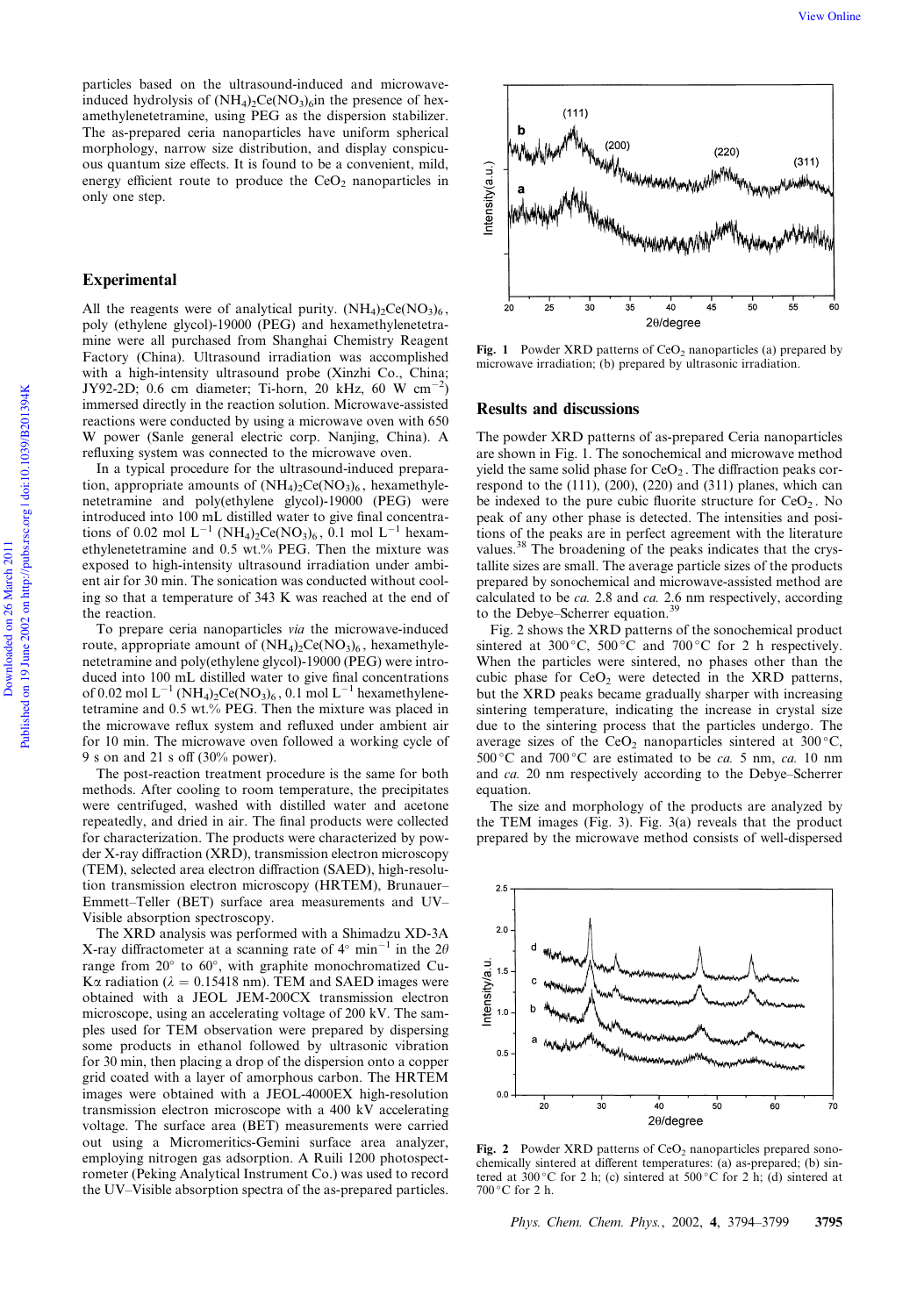

Fig. 3 TEM images of CeO<sub>2</sub> nanoparticles (a) prepared by microwave irradiation; (b) prepared by ultrasonic irradiation.

spherical nanoparticles whose diameter is in the range 2 to 3 nm,which is essentially identical with the result calculated from the XRD pattern. The particles prepared sonochemically are agglomerated, as observed in the TEM image (Fig. 3(b)), making it difficult to discriminate individual particles. The crystallinity and crystallography of the product are proven by selected area electron diffraction (SAED). Transmission electron diffraction performed on a set of such nanoparticles led to patterns as shown in Fig. 4. The SAED measurements show that the particles are crystallized and the diffraction rings match the XRD peaks very well.

The HRTEM images recorded on the as-prepared  $CeO<sub>2</sub>$ nanoparticles provide further insight into their structures. The HRTEM images of the products (Fig. 5) exhibit good crystallinity and clear lattice fringes. It is apparent that both products have regular spherical shapes and narrow size distributions. The product prepared sonochemically consists of 2–3 nm nanoparticles which are agglomerated together to form porous irregular networks, while the microwave-prepared product consists of monodisperse  $CeO<sub>2</sub>$  nanoparticles, as observed in the HRTEM images. The particle size distributions, measured directly from the HRTEM images, are shown as histograms in Fig. 6.

The surface area (BET) measurements were carried out by means of nitrogen gas adsorption. The BET surface area of the particles prepared sonochemically is measured to be  $227.2191 \pm 1.4053$  m<sup>2</sup> g<sup>-1</sup> and that of the microwave-prepared product is  $251.0412 \pm 1.8181 \text{ m}^2 \text{ g}^{-1}$ .

We have measured the UV–Visible absorption spectra of the product in order to resolve the excitonic or interband transitions of ceria nanoparticles. The UV–Visible absorption spectra of the products dispersed in ethanol are shown in Fig. 7. An



Fig. 4 SAED images of  $CeO<sub>2</sub>$  nanoparticles (a) prepared by microwave irradiation; (b) prepared by ultrasonic irradiation.



Fig. 5 HRTEM images of  $CeO<sub>2</sub>$  nanoparticles (a) prepared by microwave irradiation; (b) prepared by ultrasonic irradiation.

estimate of the optical band-gap is obtained using the following equation for a semiconductor:

$$
\alpha(\nu)=A(h\nu/2-E_{\rm g})^{m/2}
$$

where  $A$  is a constant,  $\alpha$  is the absorption coefficient and  $m$ equals 1 for a direct transition. The energy intercept of a plot of  $(\alpha E_{\text{phot}})^2$  versus  $E_{\text{phot}}$  yields  $E_{\text{g}}$  for a direct transition (Fig. 8).<sup>40</sup> The band-gaps of the as-prepared  $CeO<sub>2</sub>$  nanoparticles are calculated to be 4.11 eV and 5.48 eV respectively from the UV–Visible absorption spectra, which is much larger than the reported value for bulk  $CeO<sub>2</sub>$  ( $E<sub>g</sub> = 3.19$  eV).<sup>1</sup> Light absorption leads to an electron in the conduction band and a positive hole in the valence band. In small particles they are confined to potential wells of small lateral dimension and the energy difference between the position of the conduction band and a free electron, which leads to a quantization of their energy levels. The phenomenon arises when the size of the particles becomes comparable to the de Broglie wavelength of a charge carrier. The increase in the band-gap of the as-prepared  $CeO<sub>2</sub>$  nanoparticles is indicative of size quantum effects.<sup>41</sup> Masui et al. reported the band-gaps of 4.1 nm and 2.6 nm CeO2 nanoparticles prepared with reversed micelles to be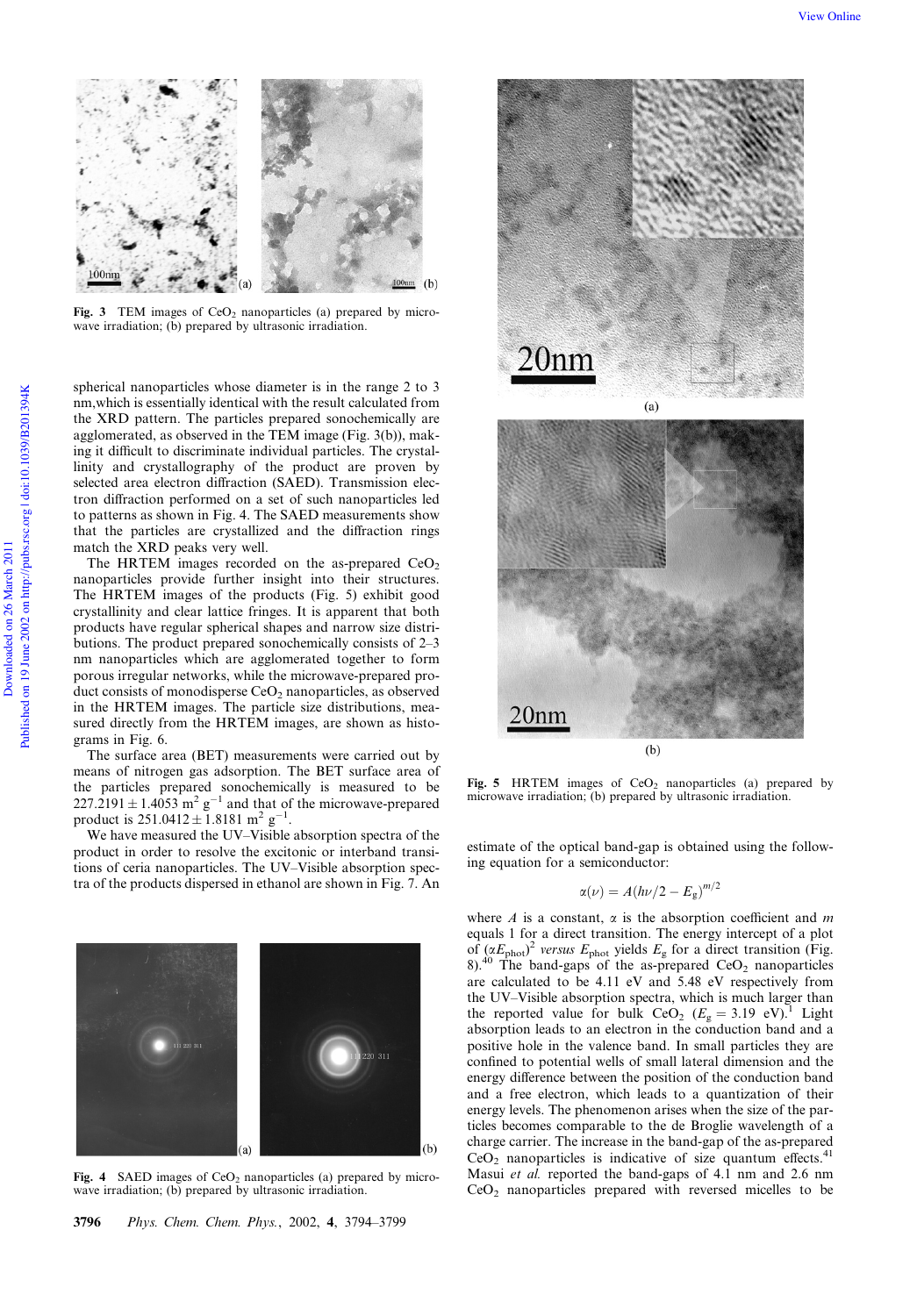



Fig. 6 The particle size distribution picture measured directly from HRTEM: (a)  $CeO<sub>2</sub>$  nanoparticles prepared by microwave heating method; (b) CeO<sub>2</sub> nanoparticles prepared by sonochemical method.

3.38 and 3.44 eV respectively.<sup>5</sup> Orel and Orel reported the quantum effects of thin films with band gap of  $3.5-3.6$  eV.<sup>1</sup> Gedanken and co-workers also reported the band gap of 3.3 nm CeO<sub>2</sub> nanoparticles prepared by the sonochemical method to be  $3.68$  eV.<sup>36</sup> Herein, the as-prepared CeO<sub>2</sub> nanoparticles are smaller than those reported, so the band-gaps become even larger.

It is noteworthy that the sonochemically prepared  $CeO<sub>2</sub>$ nanoparticles have a much larger band-gap than that of the product prepared by the microwave heating method though both products have similar average size and size distribution. In the case of the sonochemical preparation, a liquid–solid heterogeneous system is formed after nucleation of the  $CeO<sub>2</sub>$ nuclei. In such a system, the presence of ultrasound can



Fig. 7 The UV–Vis absorbance spectra of  $CeO<sub>2</sub>$  nanoparticles (a) prepared by microwave irradiation; (b) prepared by ultrasonic irradiation (in ethanol suspension).



Fig. 8 Plots of  $(\alpha E_{phot})^2$  vs.  $E_{phot}$  for direct transitions of CeO<sub>2</sub> nanoparticles (a) prepared by microwave irradiation; (b) prepared by ultrasonic irradiation.

enhance the reactions. The effects of interparticle collisions, microjets and shockwaves can drive high-speed jets of liquid to impinge upon the surface where they create a localized erosion to produce a newly exposed and highly active surface. Meanwhile, the ultrasound improves mass transport, and causes particle fragmentation which substantially increases the surface activity of the solid products which have a large number of dangling bonds, defects or traps on their surface. The increase in the band-gap of the product prepared sonochemically may be ascribed to the special surface state of this sample.

Hydrolysis refers to those reactions of metallic ions with water that liberate protons and produce hydroxide or oxide solids.<sup>42</sup> Ce<sup>4+</sup> ions, which have a low basicity and high charge, undergo strong hydration. Firstly,  $Ce^{4+}$  ions are hydrolyzed and form complexes with water molecules or  $OH^-$  to give  $[Ce(OH)_x(H_2O)_y]^{(4-x)+}$ , where  $x + y$  is the coordination number of  $Ce<sup>4+</sup>$ . Further polymerization is likely, and both species can serve as the precursors for the final ceria nanoparticles. In an aqueous solution,  $H_2O$ , being a polar molecule, tends to take protons away from coordinated hydroxide, leading to the formation of  $CeO<sub>2</sub> nH<sub>2</sub>O$ . This process can be described by the following equations:

$$
Ce^{4+} + xOH^{-} + yH_2O \rightarrow [Ce(OH)_x(H_2O)_y]^{(4-x)+}
$$
  
[Ce(OH)\_x(H\_2O)\_y]^{(4-x)+} + H\_2O \rightarrow CeO\_2 \cdot nH\_2O + H\_3O^{+}

It is well known that the hydroxylation of metal ions and the deprotonation can be greatly accelerated by raising the solution temperature or the pressure. When solutions are exposed to strong ultrasound, bubbles in the solution are implosively collapsed by acoustic fields, and high-temperature and highpressure fields are produced at the centers of the bubbles. The  $CeO<sub>2</sub>$  nanoparticles are formed through the sonohydrolysis mechanism. Similar ideas have been described by Gedanken and co-workers<sup>28b</sup> when they tried to prepare CuO and ZnO nanoparticles sonochemically. The extreme conditions formed in the process of ultrasound irradiation can promote the hydrolysis of  $Ce^{4+}$  and are favorable for the formation of CeO2 nanoparticles with highly uniform morphology, narrow size distribution and high purity. It is known that during the sonochemical process, three different regions<sup>43</sup> are formed: (a) the inner environment (gas phase) of the collapsing bubbles, where the elevated temperatures and pressures are produced, leading to the formation of  $H^*$  and  $OH^*$  radicals; (b) the interfacial region between the cavitation bubbles and the bulk solution where the temperature is lower than in the

Phys. Chem. Chem. Phys., 2002, 4, 3794-3799 3797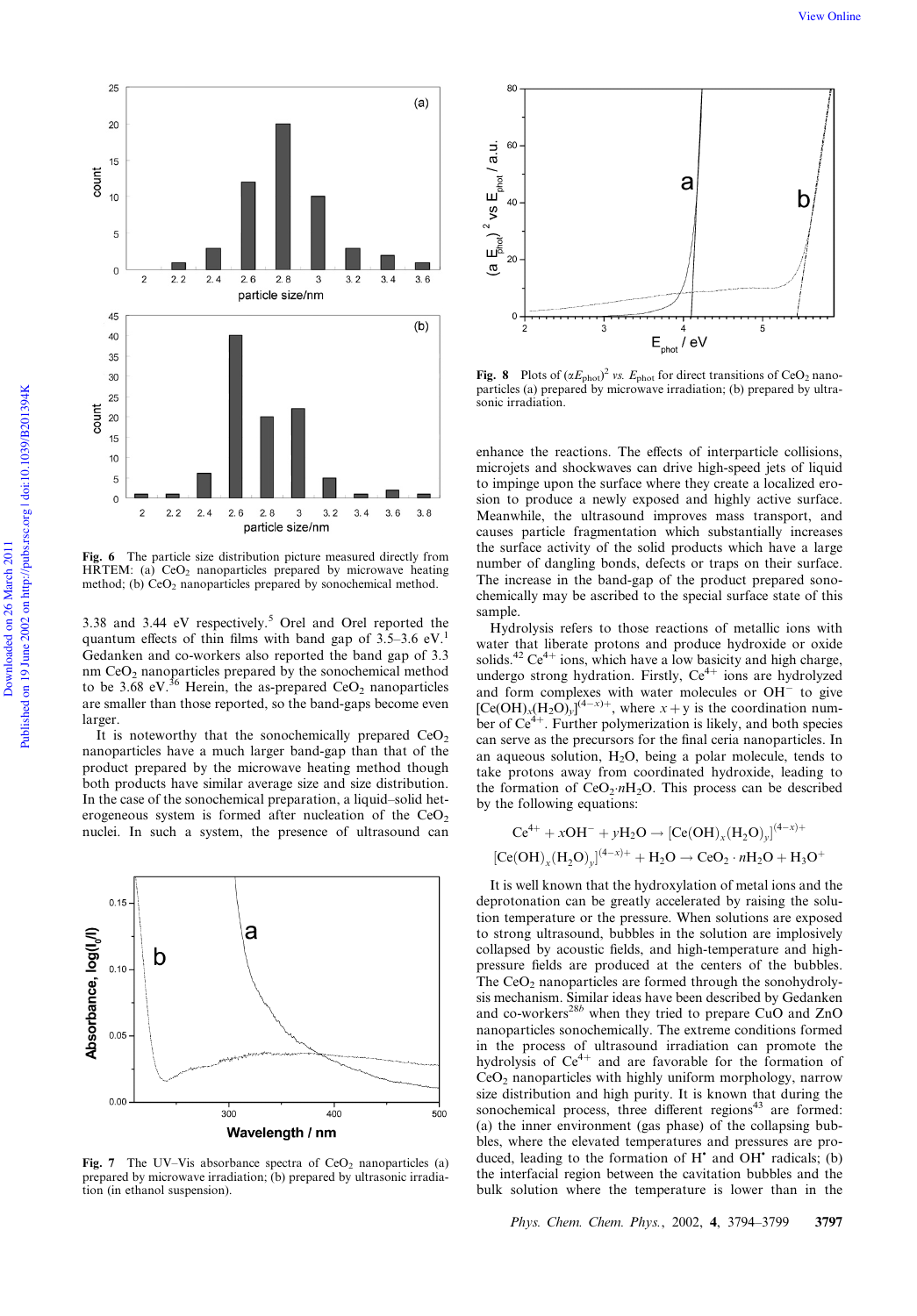gas-phase region but still high enough to induce a sonochemical reaction; (c) the bulk solution, which is at ambient temperature. Among the three regions mentioned above, it appears that the current sonochemical reaction occurs within the interfacial region, yielding nanoparticles, because of the very high quenching rate experienced by the products. If the reactions take place inside the collapsing bubbles, then the temperature inside the bubbles depends on the vapour pressure of the solvents. If water is used as the solvent, the maximum bubble core temperature that can be attained is approximately 4000 K.<sup>25b</sup> The product is amorphous as a result of the cooling rates (>10<sup>10</sup> K s<sup>-1</sup>) which occur during the collapse.<sup>25a</sup> On the other hand, if the reactions take place within the interfacial region where the temperature has been measured to be 1900  $K_{\tau}^{25c}$  one would expect to obtain nanocrystalline products. In the present study, water is used as the solvent and the product is nanocrystalline, which is proved by the results of XRD, SAED and HRTEM measurements. Therefore, we propose that the formation of  $CeO<sub>2</sub>$  occurs within the interfacial region.

In the case of microwave-induced hydrolysis, the reactions are driven by the intense collision and friction of the molecules. Microwaves are electromagnetic waves, which contain electric and magnetic field components. The force derived from these changes direction rapidly, which causes heat because the assembly of molecules cannot respond to it instantaneously, creating friction which manifests itself as heat. When incident microwaves are perpendicular to the surface of a material, their intensity decreases progressively inside the sample in the direction of incidence as the microwave energy is progressively dissipated, but for most materials,  $D$  (the distance in the direction of penetration at which the incident power is reduced to half its initial value) is quite large, and therefore, the power dissipation is fairly uniform throughout the materials. The formation of uniform nanosized particles demands a uniform growth environment, and microwave heating affords this. With microwave irradiation of reactants in polar solvents, temperature and concentration gradients can be avoided, providing a uniform environment for the nucleation.<sup>35</sup> Compared with conventional heating methods, microwave heating presents a more rapid and simultaneous nucleation due to the fast and homogeneous heating effects of microwaves.

It was found that the sonication time has little influence on the particle size and morphology. We found that after sonication for about 15 min, the stock solution turned yellowy turbid, indicating the formation of  $CeO<sub>2</sub>$  nuclei. After sonication for about 30 min, the reaction was complete. The  $CeO<sub>2</sub>$  nanoparticles obtained were stable, and their size and morphology did not present conspicuous change with the increase in sonication time. We have also carried out experiments to investigate the effects of the ultrasonic intensity. We find that it takes a longer period of time for the  $CeO<sub>2</sub>$  nuclei to form if the stock solution is exposed to ultrasound irradiation of a lower intensity. When we used a sonic intensity of 20 W  $cm^{-2}$  and all the other preparation conditions were kept unchanged, it was observed that the  $CeO<sub>2</sub>$  nuclei began to form after 25 min, and the as-prepared  $CeO<sub>2</sub>$ nanoparticles were poorly crystalline, as observed from the XRD pattern and HRTEM image.

The influence of microwave power and reaction time on the formation of  $CeO<sub>2</sub>$  nanoparticles was investigated. When the microwave power is in the range 10% to 40%, the as-prepared  $CeO<sub>2</sub>$  nanoparticles are of similar size and morphology. Violent 'bump' boiling of the solvent occurs when the power is greater than 50%. When the reaction time was less than 5 min, no turbidity was observed and the solution remained transparent. After exposure to microwave irradiation for 8 min, it turned yellowy turbid, indicating the formation of the product. After 10 min, the reaction was complete, and the yield was as high as 90%. If the reaction time was prolonged to 30 min or even longer, the yield did not increase any more, and the size and morphology of the  $CeO<sub>2</sub>$  nanoparticles remained almost unchanged.

#### **Conclusion**

Sonochemical and microwave-assisted heating methods have been successfully established for the preparation of nanocrystalline  $CeO<sub>2</sub>$  particles. Both methods are found to be convenient, mild, efficient and environmentally friendly. It is predicted that scale-up of these methods may lead to large quantities of nanosized  $CeO<sub>2</sub>$  particles with wide applications. The methods can also be extended to the preparation of some other rare earth oxides nanocrystals.

## Acknowledgements

This work is supported by the National Natural Science Foundation of China (No.50072006), the Jiangsu Science and Technology Foundation (BG 2001039) and Youth Foundation of Ministry of Education in Hubei Province, China (2001B43001). The authors also thank Ms Xiaoning Zhao from the Modern Analytic Center of Nanjing University for the TEM measurements. We are also grateful to Mr Jinzhong Xu for his kind assistance.

## **References**

- 1 Z. C. Orel and B. Orel, Phys. Status Solidi B, 1994, 186, K33.
- 2 M. Hirano and E. Kato, *J. Am. Ceram. Soc.*, 1996, **79**, 777.<br>3 L. Luo, X. D. Wu, R. C. Dye, R. E. Muenchausen, S. R. Fo.
- 3 L. Luo, X. D. Wu, R. C. Dye, R. E. Muenchausen, S. R. Folton, Y. Coulter, C. J. Maggiore and T. Inoue, Appl. Phys. Lett., 1991, 59, 2043.
- 4 (a) Y. C. Zhou and M. N. Rahaman, J. Mater. Res., 1993, 8, 1680; (b) M. Hirano and E. Kato, J. Mater. Chem., 2000, 10, 473.
- 5 T. Masui, K. Fujiwara, K. Machida, G. Adachi, T. Sakata and H. Mori, Chem. Mater., 1997, 9, 2197.
- 6 H. Yahiro, Y. Baba, K. Eguchi and H. Arai, J. Electrochem. Soc., 1988, 135, 2077.
- 7 T. J. Kirk and J. Winnick, J. Electrochem. Soc., 1993, 140, 3494.
- 8 W. P. Hsu, L. Ronnquist and E. Matijevic, Langmuir, 1988, 4, 31.
- Y. Zhow, R. J. Philips and J. A. Switzer, J. Am. Ceram. Soc., 1995, 78, 981.
- 10 J. V. Herie, T. Horita, T. Kawada, N. Sakai, H. Yokokawa and M. Dokiya, J. Am. Ceram. Soc., 1997, 80, 933.
- 11 E. Matijevic and W. P. Hsu, J. Colloid Interface Sci., 1987, 118, 506.
- 12 B. Aiken, W. P. Hsu and E. Matijevic, J. Am. Ceram. Soc., 1988, 71, 845.
- 13 P. L. Chen and I. W. Chen, *J. Am. Ceram. Soc.*, 1993, **76**, 1577.<br>14 P. L. Chen and I. W. Chen. *J. Am. Ceram. Soc.*, 1996, **79**, 3129.
- 14 P. L. Chen and I. W. Chen, *J. Am. Ceram. Soc.*, 1996, **79**, 3129.<br>15 S. Nakane, T. Tachi, M. Yoshinaka, K. Hirota and O. Yamagu-
- 15 S. Nakane, T. Tachi, M. Yoshinaka, K. Hirota and O. Yamaguchi, J. Am. Ceram. Soc., 1997, 80, 3221.
- 16 E. Verdon, M. Devalette and G. Damazeau, Mater. Lett., 1995, 25, 127.
- 17 F. Li, X. H. Yu, H. J. Pan, M. L. Wang and X. Q. Xin, Solid State Sci., 2000, 2, 767.
- 18 X. H. Yu, F. Li, X. R. Ye, X. Q. Xin and Z. L. Xue, J. Am. Ceram. Soc., 2000, 83, 964.
- 19 I. Masashi, K. Minoru and I. Tomoyuki, Chem. Commun., 1999, 957.
- 20 F. Weiss, J. P. Senateur, C. Dubourdieu, V. Galindo and J. Lindner, Vide-Science Technique ET Applications, 1998, 53, 561.
- 21 K. Konstantinov, I. Stambolova, P. Peshev, B. Dariet and S. Vassilev, Int. J. Inorg. Mater., 2000, 2, 277.
- 22 A. Mukherjee, D. Harrison and E. J. Podlaha, Electrochem. Solid State Lett., 2001, 4(9)D5.
- 23 M. VakketRegi, F. Conde, S. Nicolopoulos, C. V. Ragel and J. M. GonzakesCalbet, Synth. Prop. Mech. Alloy Nanocryst. Mater., 1997, 235, 291.
- K. S. Suslick, Ultrasound: Its Chemical, Physical and Biological Effects, VCH, Weinheim, Germany, 1988.
- 25 (a) K. S. Suslick, S. B. Choe, A. A. Cichowlas and M. W. Grinstaff, *Nature*, 1991, 353, 414; (b) V. Misik, N. Miyoshi and P. Riesz, J. Phys. Chem., 1995, 99, 3605; (c) W. B. McNamara, Y. T. Didenko and K. S. Suslick, Nature, 1999, 401, 772.